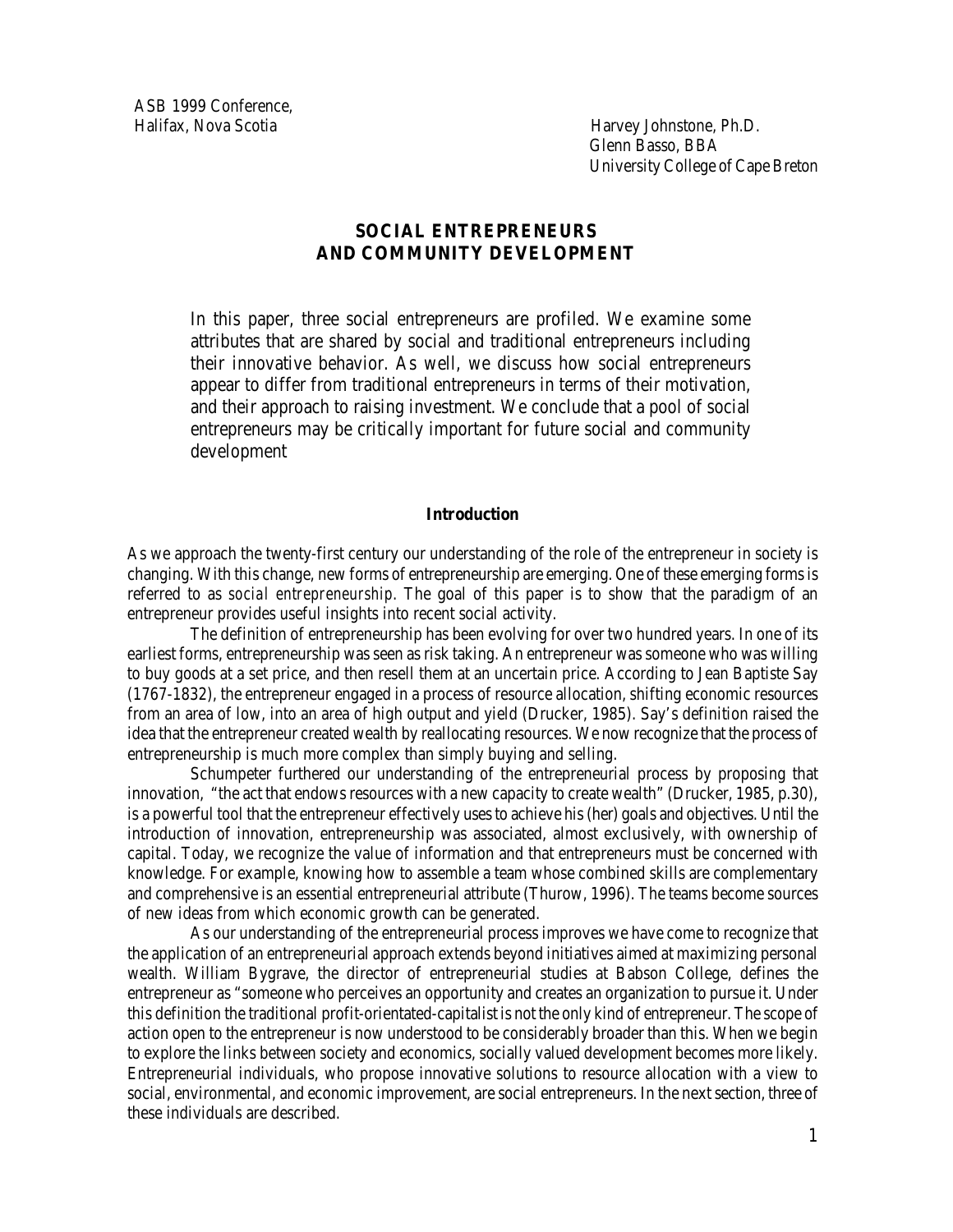### **Three Social Entrepreneurs**

#### *Helen Taylor-Thompson*

In the early 1980s Britain's National Health System was engaged in a process of rationalization. In part, this involved reducing the number of smaller hospitals and focusing efforts on larger ones. One of those due to close was Mildmay Mission, a district general hospital in east London. The hospital had been originally established in the 1860s and had become part of the NHS services in 1948. In September 1982 the health authority announced the closure. Helen Taylor-Thompson decided to launch a campaign to save Mildmay Mission. During World War II she had been involved in special operations behind enemy lines. After the war she became a successful businesswoman. Described as a combative, charismatic, driven personality, Mrs. Taylor-Thompson used her many contacts within the NHS bureaucracy to delay and then reverse the decision to close. More than three years later, in October 1985, the hospital reopened as a charity on a 99-year peppercorn rent. Taylor-Thompson was able to attract key personnel to the administration. Over the next two years the hospital developed its mission. With the help of a Christian charity, the Care Trust, Mildmay Mission opened Europe's first Aids hospice ward in February of 1988. Care of patients with Aids was financially demanding and placed a considerable strain on resources allocated to other patients. Soon the hospital mission was refocused on Aids patients. Other client groups, like chronically sick youth, were passed over to the NHS. Mildmay has gained an international reputation as a provider of quality care to Aids victims and their families and now conducts training programs in Uganda, Canada, Greece, India, Italy, Japan, and Romania with further expansions in sight (Leadbeater, 1997).

## *Greg MacLeod*

Greg MacLeod a Catholic priest and Professor of Philosophy at the University College of Cape Breton, has made a thorough study of the Mondragon co-operative system, which operates in the Basque region of northern Spain. For more than twenty years he has tried to repeat the lessons learned from Mondragon in his community. Since the late 1960s the cornerstone industries of the Cape Breton economy, Steel and Coal, have undergone uninterrupted decline. The community has had to endure the impact of high unemployment and general decline. To counter this, Father MacLeod wanted to mobilize local resources to undertake development on a variety of fronts. In 1973, he was instrumental in incorporating the Cape Breton Association for Co-op Development. This initiative drew on the history of the area and the previous success of co-operatives there. This was an initial attempt to develop an instrument that could undertake development and champion community interests. However, cooperatives are required to offer dividends to member-owners and it is frequently difficult to convince members of the importance of re-investing dividends for future growth (Hanratty, 1981). Therefore, a new form of organization was sought. MacLeod was looking for an entity that used business practices to create wealth but he wanted the benefits to go to the community rather than to a few shareholders. The solution was New Dawn Enterprises a not-for-profit community development corporation. New Dawn is a third sector organization. It combines social goals with good business practices. It is not government nor is it a private corporation earning profits for individuals. For almost 25 years New Dawn has operated successfully and currently has assets (primarily real estate) in the range of \$20 million. Among its many achievements New Dawn is credited with overcoming a shortage of dental services in Cape Breton. This was accomplished by undertaking a campaign to build state-of-the-art dental facilities and to recruit dental school graduates to occupy these facilities. In one twelve month period, New Dawn increased the number of practicing dentists in Cape Breton by 15% (Hanratty, 1981).

More recently, MacLeod has developed a community-venture-finance company called  $BCA<sup>1</sup>$  $BCA<sup>1</sup>$  $BCA<sup>1</sup>$ Holdings Ltd. BCA draws on a pool of capital provided by local investors and matched by government funds. Like New Dawn, this is a not-for-profit company limited by guarantee. A circle of locally-based successful businessmen provides counsel and, on occasion, partner with BCA. BCA has successfully invested in several local companies that were under threat and about to cease trading. Today, many of these companies are expanding their operations (Johnstone, 1995).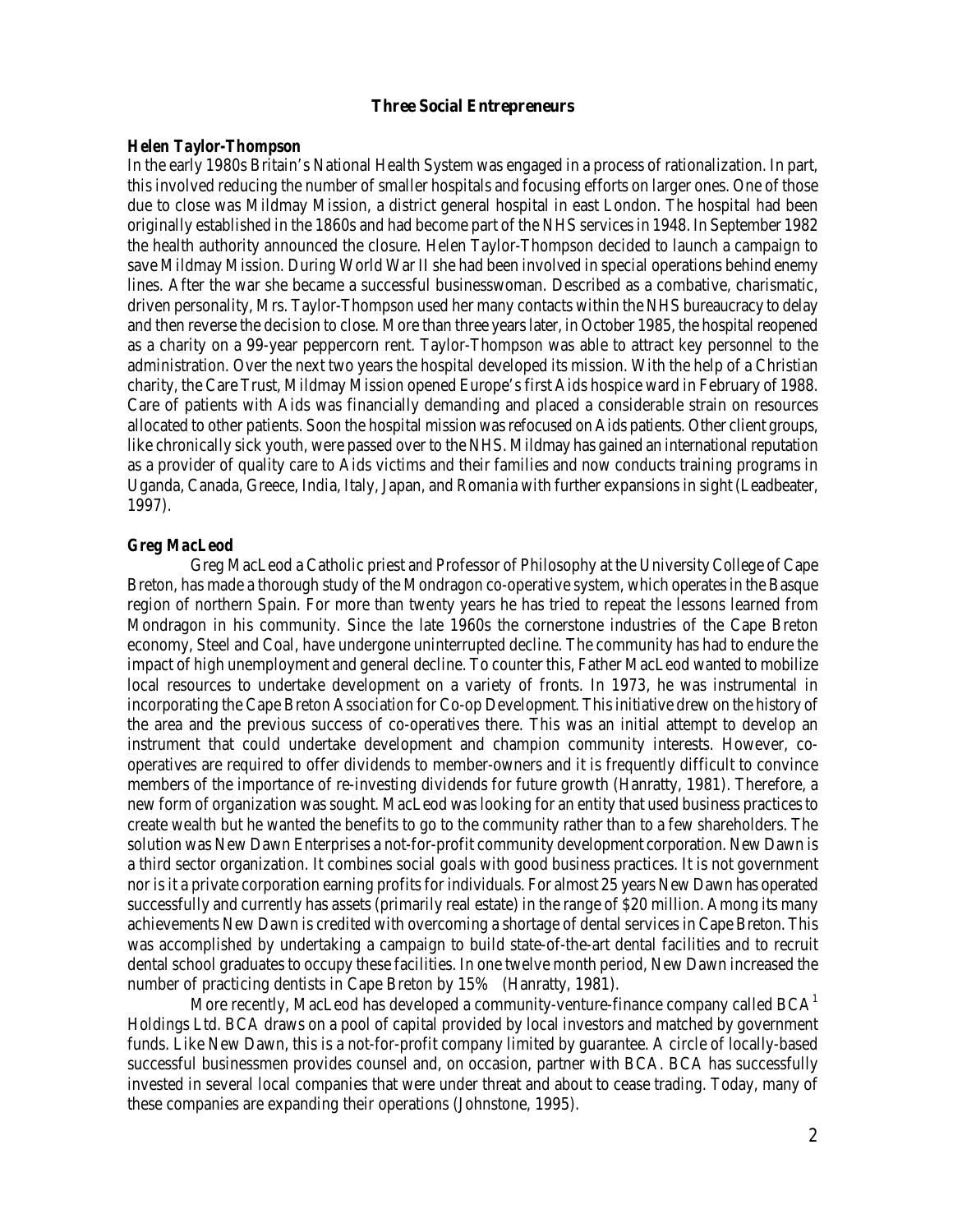### *Mohammed Amin*

A social entrepreneur who is creating economic self-help co-operatives in India's Orissa State is Mohammed Nooruddin Amin. In Orissa, more that 6,000 of the 9,600 economic co-operatives were operating at a financial loss and had to be subsidized by outside sources (Ashoka 1996). Much of this failure was due to corruption and embezzlement. This is an unfortunate situation because these cooperatives were designed to assist those who did not qualify for assistance from the traditional banking system including those who were too poor, those who were unable to raise required collateral, and who were unable to complete the complex banking forms.

Amin's plan was to revitalize the system by organizing self-help cooperatives. These self-help cooperatives would require community members to deposit money into a community bank. The community members would then have a source of capital that they could use to serve the immediate local needs, or they could use these funds for investment in small businesses. In order to encourage investment, Amin set the savings rate above the rate offered by the traditional banks and the loan rate to less than the bank rate.

Amin's goal is to have community members interacting with each other and sharing ideas for growth and development, in their communities. It is through interaction and idea sharing that the process of innovation takes shape and community members use existing skills to create new processes and products, which will propel these communities towards self-sufficiency and growth. Presently, the formal banking system does not recognize Amin's institution, but in time as the new bank's capital account grows, Mohammad's new banking system will have to be acknowledged. Once this happens, the communities that have been ignored by the formal banking system will be mainstreamed into the formal system.

# **Are they entrepreneurs?**

These three examples depict individuals who are committed to their communities. They do not receive excessive financial rewards for their efforts, but they have recognized the power of the capitalistic system and they realize socially responsible development demands that:

1. Projects must be fiscally viable;

2. The process must be designed to meet community needs and benefit community members. If initiatives are not fiscally responsible, they will not be taken seriously by mainstream society. If they do not address the needs and wants of communities there will not be enough community interest to undertake the projects.

Social entrepreneurs (like those just described) and traditional entrepreneurs use similar tools to achieve their objectives. Indeed, traditional entrepreneurs and social entrepreneurs have much in common. Both groups have similar personal characteristics and skill sets, develop new ideas or personal visions, both are innovatory and face the challenges of recognizing demand, acquiring resources, and developing organizations to realize their visions.

Social entrepreneurs and traditional entrepreneurs succeed for many of the same reasons. Both must be tenacious and resourceful. (McMullan, Long, 1990) Both must possess well-developed social and communication skills, and have the ability to think clearly and abstractly. Instead of adopting the typical assessment of business proposals in terms of supply of resources, entrepreneurs of both types evaluate proposals in terms of demand and potential. They are forward looking and think in terms of possibilities. They have vision. (In each of the three cases described, a vision formed the basis of the initiative). If the demand is believed to be sufficient, the entrepreneur will attempt to find the required resources to meet the demand.

Because, there are so many issues that must be addressed in the development of a new project, the social entrepreneur must be persistent (Ashoka 1998). To see an idea through to completion, a great deal of commitment is required. Some of the projects described earlier have taken ten years.

A successful entrepreneur must be able to describe his (her) vision clearly (Balderson, 1998). He (she) must be able to convey this vision to potential investors, employees, and stakeholders from the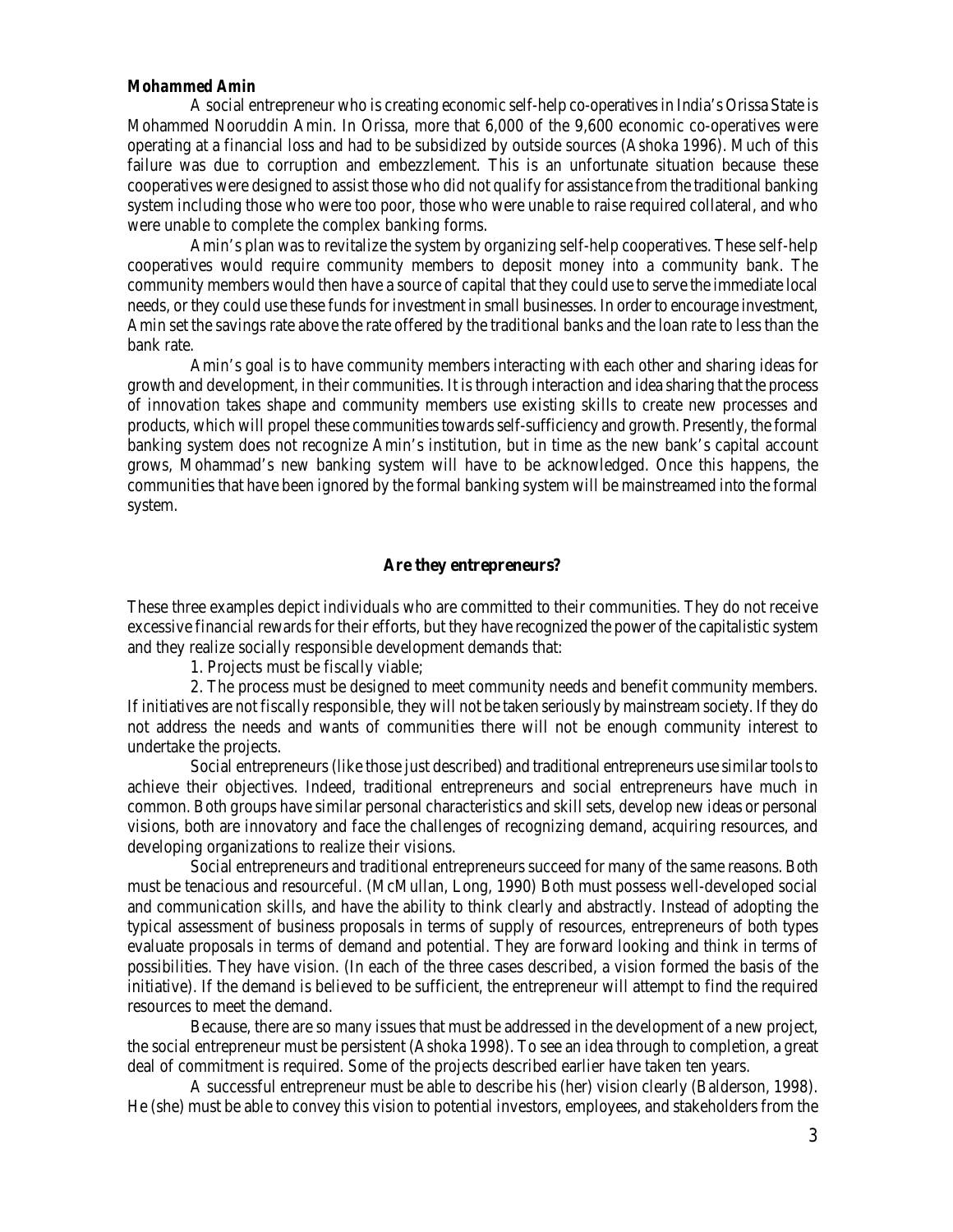community. The processes of clear thinking and effective communication are essential for all entrepreneurs. They need to be able to explain to others why they want to do something, why it is so valuable, and why others should invest or embrace the idea. All three cases show that these individuals were able to convince others.

Even if an idea is effectively communicated, a successful entrepreneur must assemble the right team and organization to realize the vision (Timmons, 1999). Successful entrepreneurs must determine which skills they lack, seek out individuals who possess these skills, and either subcontract to them, or bring them into the organization. Entrepreneurs who surround themselves with skilled individuals dramatically increase their chances of success. At an early stage in the Mildmay project, Mrs. Taylor-Thompson was able to recruit individuals with experience in hospital administration. Greg MacLeod has used a network of local business and professional people as board members for his organizations.

In addition to these similarities, both entrepreneurial types must have access to resources. Obviously, it is very difficult to have available at the outset all of the resources required to complete a project. Entrepreneurs are able to assess when they have enough resources to begin the process even though all of the resources are not in place (Stevenson, 1999). Taylor-Thompson acquired a building for little or no rent and then found funding from Charity Trust. MacLeod and Amin used resources provided by individuals from their communities.

Entrepreneurs are innovators (Schumpeter, 1934). According to Drucker, there are seven sources for innovative opportunity: 1) the unexpected; 2) incongruity; 3) innovation based upon process need; 4) changes in industry structure or market structure; 5) demographics; 6) changes in perception, mood, and meaning; and 7) new knowledge, both scientific and nonscientific (Drucker, 1985). Each of the social entrepreneurs described earlier was innovatory.

One of the most common sources of innovation occurs when unexpected successes or failures are analyzed (Drucker, 1985). Some social entrepreneurs monitor the progress of social projects to determine if there are any unexpected successes or failures, since these are symptoms of unanticipated variables that initially were not taken into account. These new variables may be the reason why the product or service is either failing or enjoying success. Once discovered, the social entrepreneur then has the opportunity to formulate new strategies to either exploit or eliminate these new factors. The case of Mohammed Amin is an example of an entrepreneur using this kind of innovation trigger. Amin recognized that the co-op system was failing and he knew why. Because he understood, he had an opportunity to provide an alternative service.

Industry and market structure changes are one of the richest sources of innovation (Drucker, 1985). Businesses and organizations that do not align their operating strategy with changes in society and the market place can lose their competitive advantage. The social entrepreneur can highlight potential opportunities through systematic investigation of the organization's operations and the evolution of society and the marketplace. Mrs. Helen Taylor-Thompson and the staff of Mildmay Mission recognized that the changes in society were creating a need that would not be met by existing services. Their decision, to specialize in the treatment of Aids, has propelled Mildmay Mission into a growing field of human concern and activity and has made the organization an international leader.

A third source of innovation is new knowledge or information (Drucker, 1985). Knowledgebased-innovation can take a long time. For the social entrepreneur this requires careful analysis of community resources and the skill to determine which are present and which are not available. Further analysis is then required to ascertain if the missing skills or resources can be either created or obtained, in a cost-effective manner. The approach taken by Father Greg MacLeod illustrates this kind of innovation. His experiment involving BCA Holdings Ltd. is an attempt to fill in perceived gaps with new kinds of organizations.

Every entrepreneur must have a sound business concept to succeed. There must be a need for the proposed product or service, along with a market that has the ability to consume such products or services. However, it is also around the business concept that we begin to see differences between traditional entrepreneurs and social entrepreneurs.

# **What are the differences between social entrepreneurs and traditional entrepreneurs?**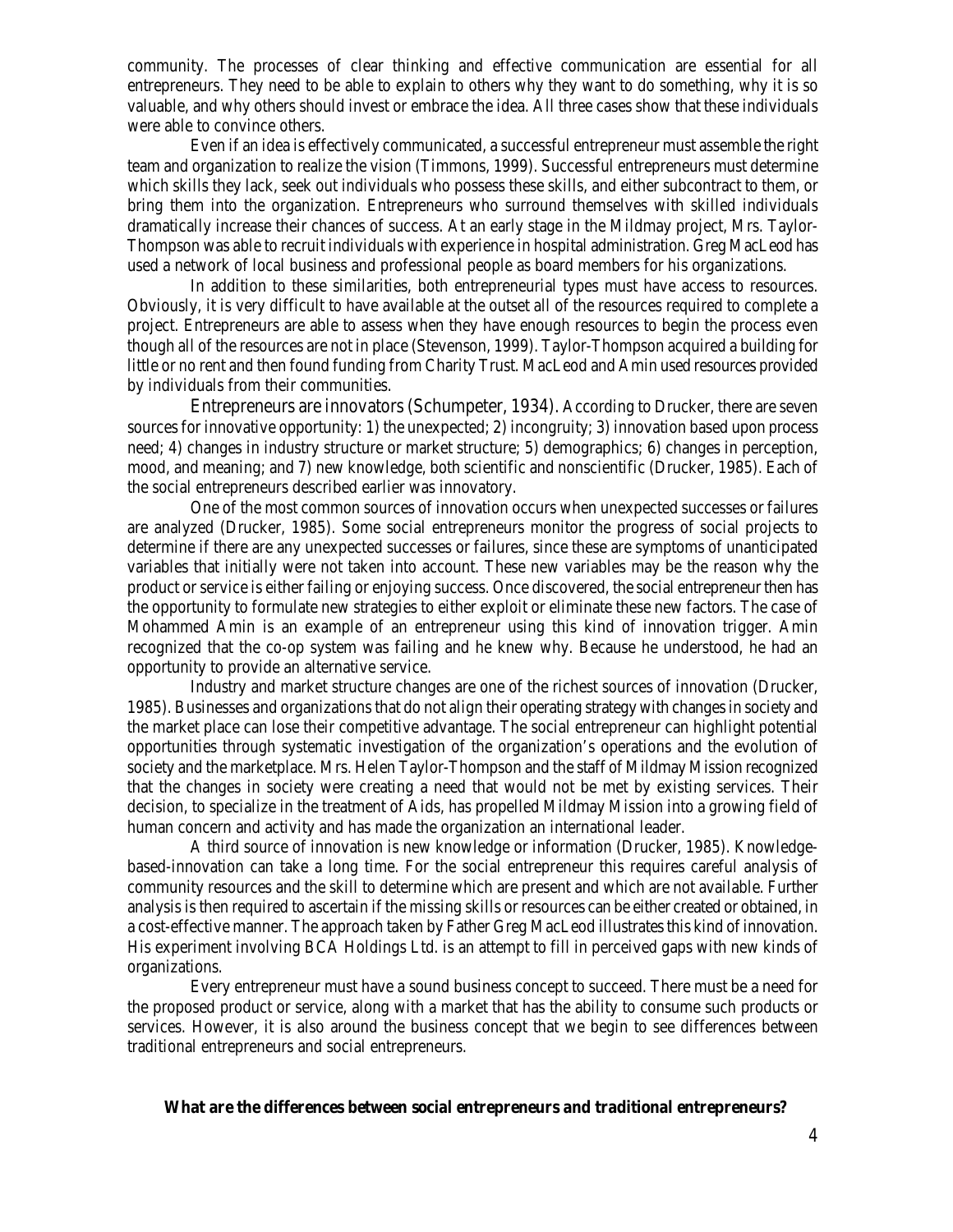One of the most significant differences between the social entrepreneur and the traditional entrepreneur is in terms of motivation. Traditional entrepreneurs are motivated by the desire to realize profits and frequently by the desire to grow the company (Timmons, 1999). To achieve these ends, they create traditional capitalistic organizations. These organizations are focused upon maximizing the bottom line. The measure of their success is income generated. The more income they generate, the more successful they are. The reason why traditional entrepreneurs provide products and services to their communities is to increase the value of their own enterprises (Thalhuber, 1996). Positive impacts of their businesses on the community are of secondary importance. To traditional entrepreneurs, the well being of the community is not seen as their responsibility; rather it is a social problem that should be delegated to organizations mandated to deal with social issues.

Social entrepreneurs, on the other hand, are not aiming to maximize personal fortunes; instead, they are focused on helping communities become self-sufficient and autonomous. To achieve these objectives, they create organizations and use business practices that are similar to those employed by profit-orientated-organizations. However, as we have already seen, their organizations may be not-forprofit structures. The difference is that the excess money generated by them is reinvested in order to further serve and benefit the community (Thalhuber, 1996). Income is a tool that assists the social entrepreneur in pursuing other goals.

Related to this are differences in the frames that each entrepreneurial type uses to evaluate investment returns. Frequently, traditional entrepreneurs will focus on short-term financial gains. In contrast, social entrepreneurs may focus on capacity building, strengthening the organization's ability to meet future community needs. They consider profit to be a means, not an end, of the entrepreneurial process. Therefore, the social entrepreneur seeks to reinvest profits in order to further benefit the community and strengthen the organization. Thus, social entrepreneurs are concerned with long-term implications of projects (Thalhuber, 1996). They realize that in order to achieve long-term, socially desirable development, short and long-range projects must be complementary. Sole reliance on shortterm investment projects may provide opportunities for immediate returns, but they do not typically develop the infrastructure upon which communities may prosper. As a consequence, social entrepreneurs appear to place relatively less emphasis on the short-term.

Finally, social and traditional entrepreneurs differ in the way in which they approach investors. In some ways the traditional entrepreneur has an advantage here because many potential investors assess investment options quantitatively. Terms such as return on investment, and liquidity ratios are accepted investment terms. Therefore, when a traditional entrepreneur approaches potential investors, he (she) can express his (her) ideas to them in a common language. Since both parties understand these terms, the communication process is improved and consequently the chances of success are improved.

The social entrepreneur is operating at a disadvantage when seeking funding from traditional lending institutions, primarily because he (she) is speaking a different investment language. The social entrepreneur may be concerned with long-range projects, which must be assessed both quantitatively (are they fiscally responsible) and qualitatively (do they meet community needs). Traditional lending institutions find it difficult to satisfy these requests because qualitative variables are difficult to compare and evaluate and the overall scope of the project may be outside the usual five or seven year range (Thurow, 1996, p286). This may explain why some social entrepreneurs have resorted to nonconventional sources of finance (Johnstone, 1997). Over time, these new kinds of structures can come to represent a significant alternative source of investment capital. In some cases these sources have evolved into sophisticated self-sustaining systems. This is clearly illustrated by the Caja Laboral Popular (The Mondragon Experiment, 1987) in Mondragon, Northern Spain. Not only has the Caja developed into a formidable source of finance, it has also cultivated skills in risk assessment and opportunity analysis (MacLeod, 1987).

Social entrepreneurs also differ in terms of the scope of resources they are likely to use. They are scavengers. They realize that most communities have under-utilized assets such as buildings, land, natural resources and the skills of community members. From the perspective of the social entrepreneur all of these are assets. One of the more difficult aspects of the role of the social entrepreneur is to persuade community members that they, collectively, *do have* the resources to improve their community,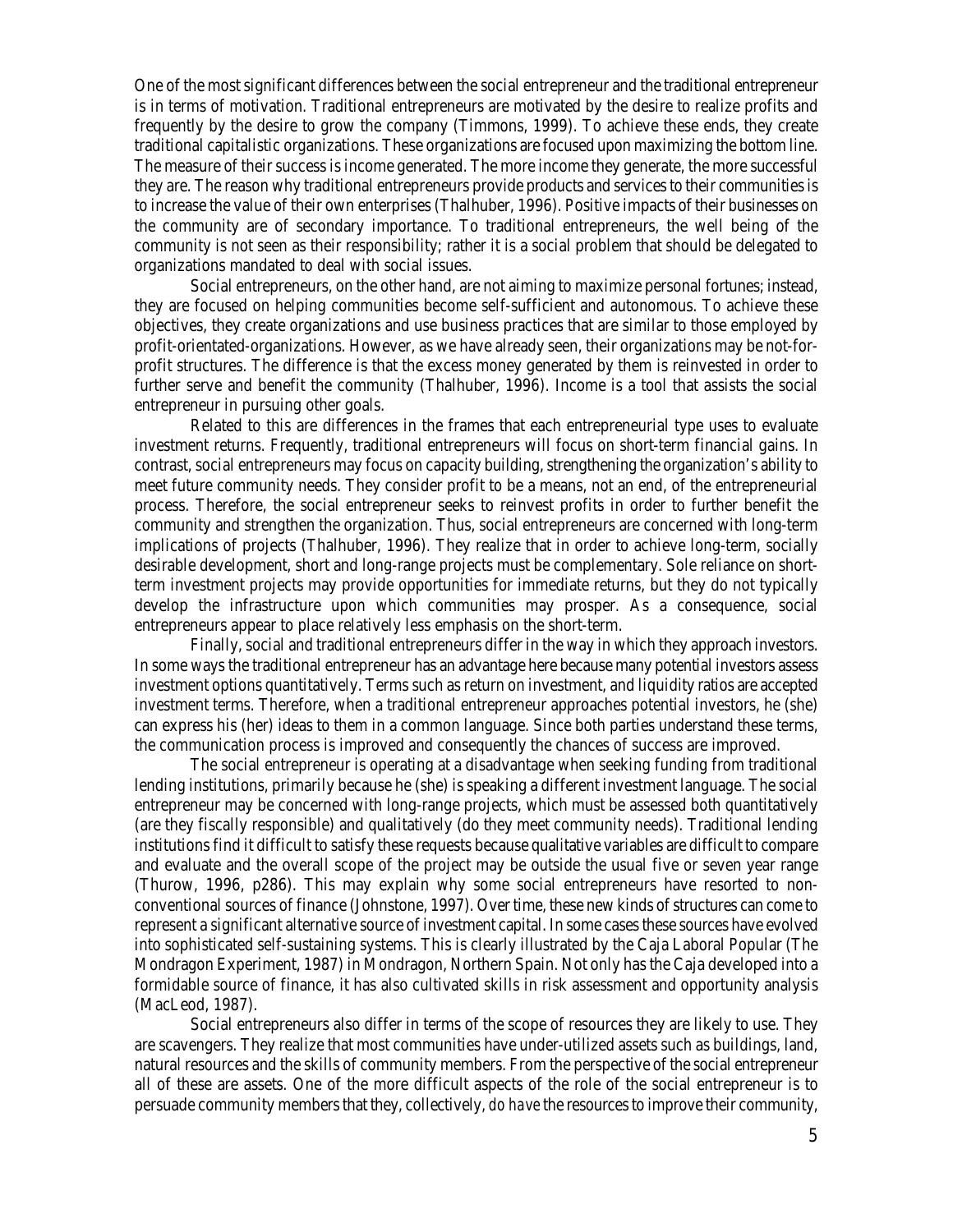and that it is in their best interests to do so. In order to persuade the community of this, social entrepreneurs must use their personal characteristics and positions within the community to reassure prospective stakeholders. Many social entrepreneurs, by virtue of the positions they hold in their communities, are widely perceived as credible. They may be clergy, business professionals or health professionals as in the profiles we discussed. In the cases we have examined social entrepreneurs appear to be able to use their credibility to ease the community's fear about new ideas. When a trusted and respected member of a community endorses a new idea, others are more likely to accept and support it. In part their acceptance can be explained because they trust the social entrepreneur.

Problem recognition and strategy formulation are not the most challenging aspects of the social entrepreneur's task. The greatest challenge is influencing others. Many people are resistant to the ideas generated by social entrepreneurs, because community members like most of us are often resistant to change, like having to assume new roles in the community. Therefore, indirectly, the social entrepreneur's role in a community often creates anxiety for other community members

In light of the position the social entrepreneur holds in the community, he or she can, through effective communication of ideas, encourage other community members to become involved in a vision of the community. This often results in community members reshaping the definition and scope of their own positions, within the community. The potential exists for others such as professionals, doctors, lawyers, business people, and educators to step outside their traditional roles and to make use of their talents to achieve community orientated outcomes. With the support and credibility of these community leaders and business professionals, it would be easier for the social entrepreneur to persuade others to embrace the project. With this level of acceptance achieved, the chances for communities to prosper are enhanced.

Individuals like Anne Taylor-Thompson and Greg MacLeod are social entrepreneurs not only because their ideas yield socially desirable results, but also, because they have learned to use their positions within the community to add credibility to their proposals. As a priest and an educator Greg MacLeod is regarded as a knowledgeable and trustworthy. These are assets. He puts those assets to work when he steps outside the traditional role as a priest and enters an entrepreneurial role. This encourages other community members to step outside of their traditional roles and look at situations from a different perspective. This is a new perspective that focuses upon the community and upon what is fiscally achievable as opposed to what traditional. This new perspective on old problems tends to stimulate discussion and leads to problem identification, idea generation, and socially desirable, fiscally responsible community development.

Social entrepreneurs may be perceived as performing the same functions as government, since they are involved in similar processes of resource allocation, for the benefit of community members. However, social entrepreneurs have the potential to be much more effective at this, because they make decisions based upon community need. For the social entrepreneur, the needs of the community determine the direction of investment, while politicians have to be concerned with other issues such as party policies, special interest groups, and their own political survival. It is these other issues that make efficient resource allocation very difficult, for government.

## **The Importance of the Social Entrepreneur**

Today, the social entrepreneur has a unique role to play in society. There is an increasing demand for their skills and their ability to merge many of the tools of capitalism with an objective of social responsibility. Merging these two concepts has the potential to create self sufficient and fiscally responsible communities. Increasing polarity of income distribution, reduction of the middle class, and the decay of small communities (Thurow, 1996) suggest that governments have had limited success in achieving these objectives.

The social entrepreneur is aware that unfettered capitalism will not produce long-term socially desirable outcomes. According to Thurow, capitalism values short-term projects; however, it is long term capital infrastructure investments that create opportunities for growth and development (Thurow, 1996). Traditional investors are unlikely to take up such projects because the payoff is too far into the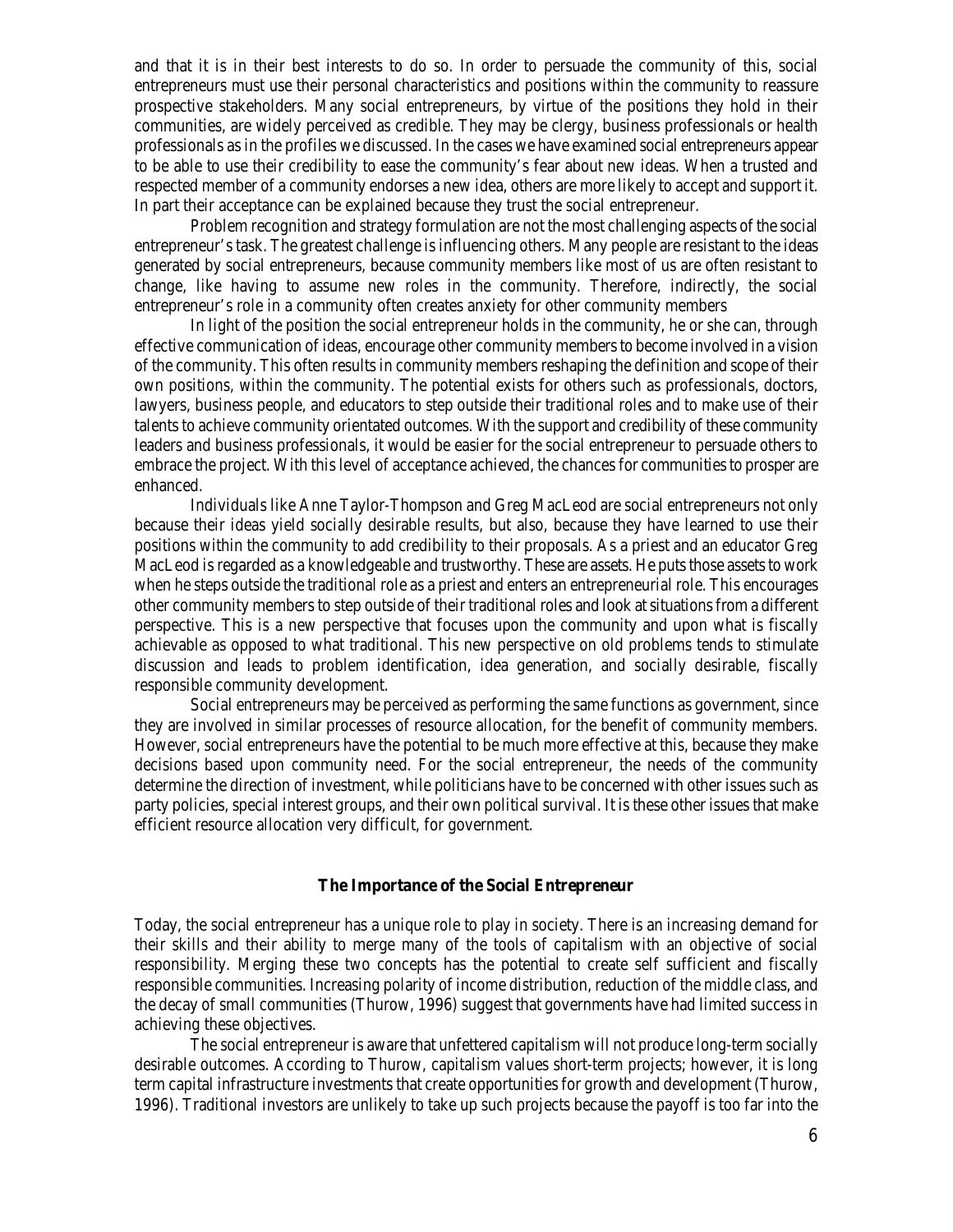future and too modest. Social entrepreneurs realize that in order to achieve socially desirable outcomes, a capitalistic component must be part of their organizations, but social factors (such as social stability, environmental responsibility, and community development) must be given equal importance.

To achieve long-term survival, communities must become self-sufficient and they must find efficient and effective methods to provide necessary services. They cannot rely solely on third party financing, such as government, for all their services, because this arrangement would give noncommunity members control over the direction of development. Historically, this arrangement has not benefited communities over the long term. In fact, it often leads to community dependence, similar to what we see in third world countries (Hettne, 1978). In these cases long-term development cannot be realized, because the source of investment is governed by political, not community agendas.

Social entrepreneurs develop organizations to achieve their visions of socially desirable development. Their organizations are frequently operated as not-for-profit structures. These differ from non-profit organizations in that they are designed to generate profits similar to traditional businesses. However, the profits they generate are used to fulfill social needs rather than shareholder wealth. Notfor-profit organizations compete with traditional businesses and therefore must be efficiently and effectively managed. Some view the not-for-profit organization as a primary vehicle for traditional business practices with socially orientated goals (MacLeod, 1987).

By the late 1990s, many would have argued that "the social experiment" conducted in countries like England and Sweden, had failed. Providing for social needs, through government directed programs, had proved to be just too inefficient to be sustainable. Unfortunately, as Thurow has argued, unfettered capitalism is more likely to increase social disparities than reduce them. Thus, there is a growing need for a new approach. Using the tools of the traditional entrepreneur, socially minded individuals are responding within their own communities. Harnessing the tools of capitalism to serve social ends is what social entrepreneurs do. The three cases discussed in this paper are not isolated. Social entrepreneurship is a phenomenon that is growing.

### **Conclusion**

In this paper we have compared the skills and traits of social entrepreneurs with those of traditional entrepreneurs - finding both similarities and differences. Social entrepreneurs propose innovative ways to allocate resources in order to achieve social and economic efficiencies. Social entrepreneurs are not necessarily business people, but they adopt many business practices. They share many of the skills and attributes of traditional entrepreneurs. Social entrepreneurs are pragmatic. They use traditional business skills because they work! However, they are motivated by a desire to undertake projects designed to benefit society. Because they are effective, social entrepreneurs have the potential to dramatically change the way in which communities invest in their futures and deliver services. Of course, opportunities for communities to grow and develop using traditional business practices will continue to arise. However, communities should be able to improve their capacity to provide for their residents, in a fiscally responsible manner, by cultivating a pool of social entrepreneurs. Thus, for groups that are socially oriented, initiatives to cultivate entrepreneurial skills are worth considering.

It could be argued that the three individuals described in this paper are best characterized as community leaders. Indeed each of them exhibits classic leadership qualities. By comparing them to traditional entrepreneurs, however, we gain insight into their approaches. Furthermore, the 'label' social entrepreneur places feasibility at the forefront of their initiatives. Feasibility becomes a precondition for action. Thus, with the social entrepreneurship label, comes new insight and new emphasis. It is worth noting that the founder of the Mondragon co-operatives, Jose Maria Arizmendiarrieta, also emphasized the importance of best business practice:

A company cannot and must not lose any of its efficiency just because human values are considered more important than purely economic or material resources within that company, on the contrary such a consideration should help increase efficiency and quality. (The Mondragon Experiment, p. 25)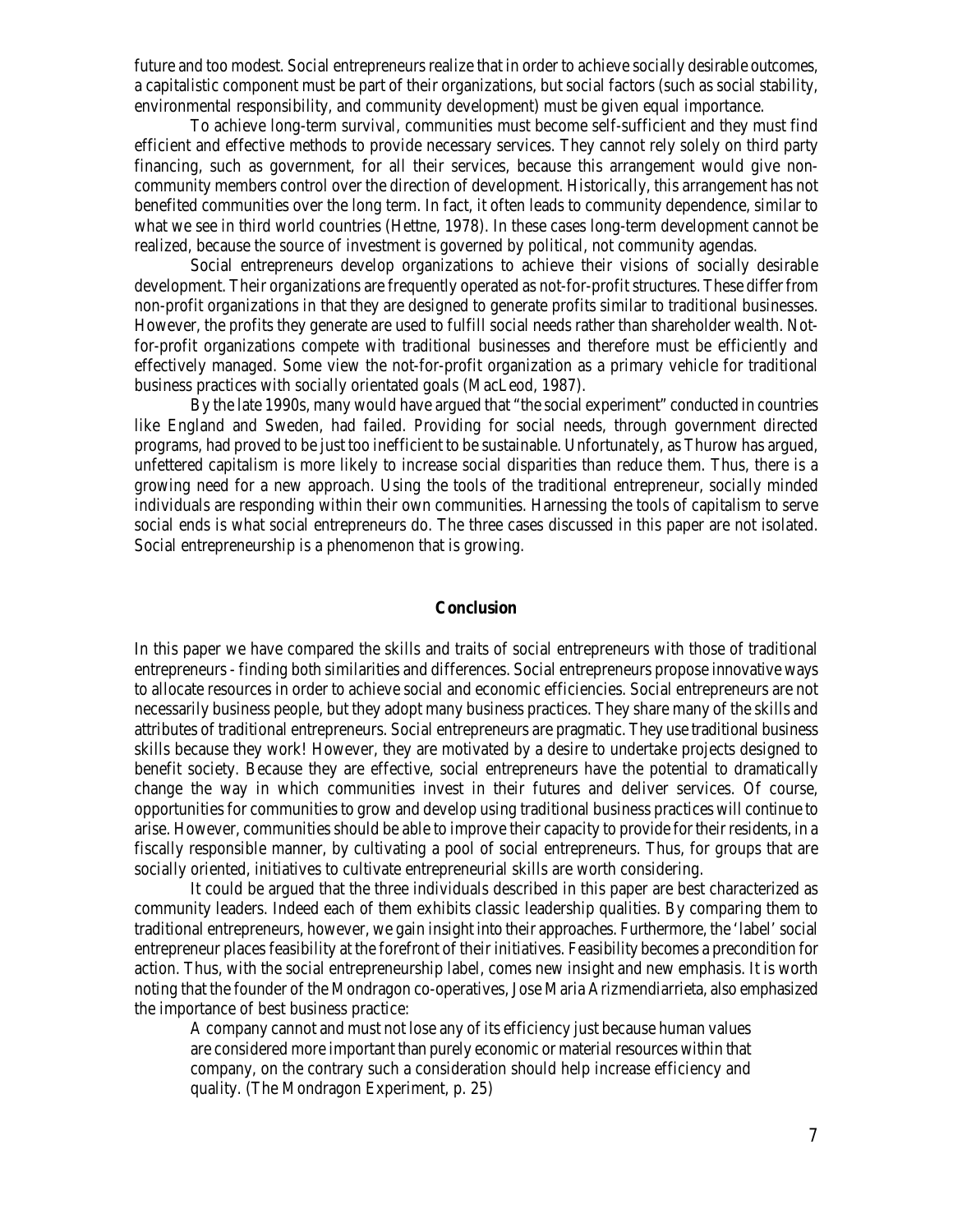Although beyond the scope of this paper, it would be interesting to explore how a pool of social entrepreneurs could be developed. An implication of this paper is that traditional entrepreneurs may represent an underutilized resource. An exploration of cases where entrepreneurial skills, honed in traditional contexts, were successfully applied to social development would be of great value.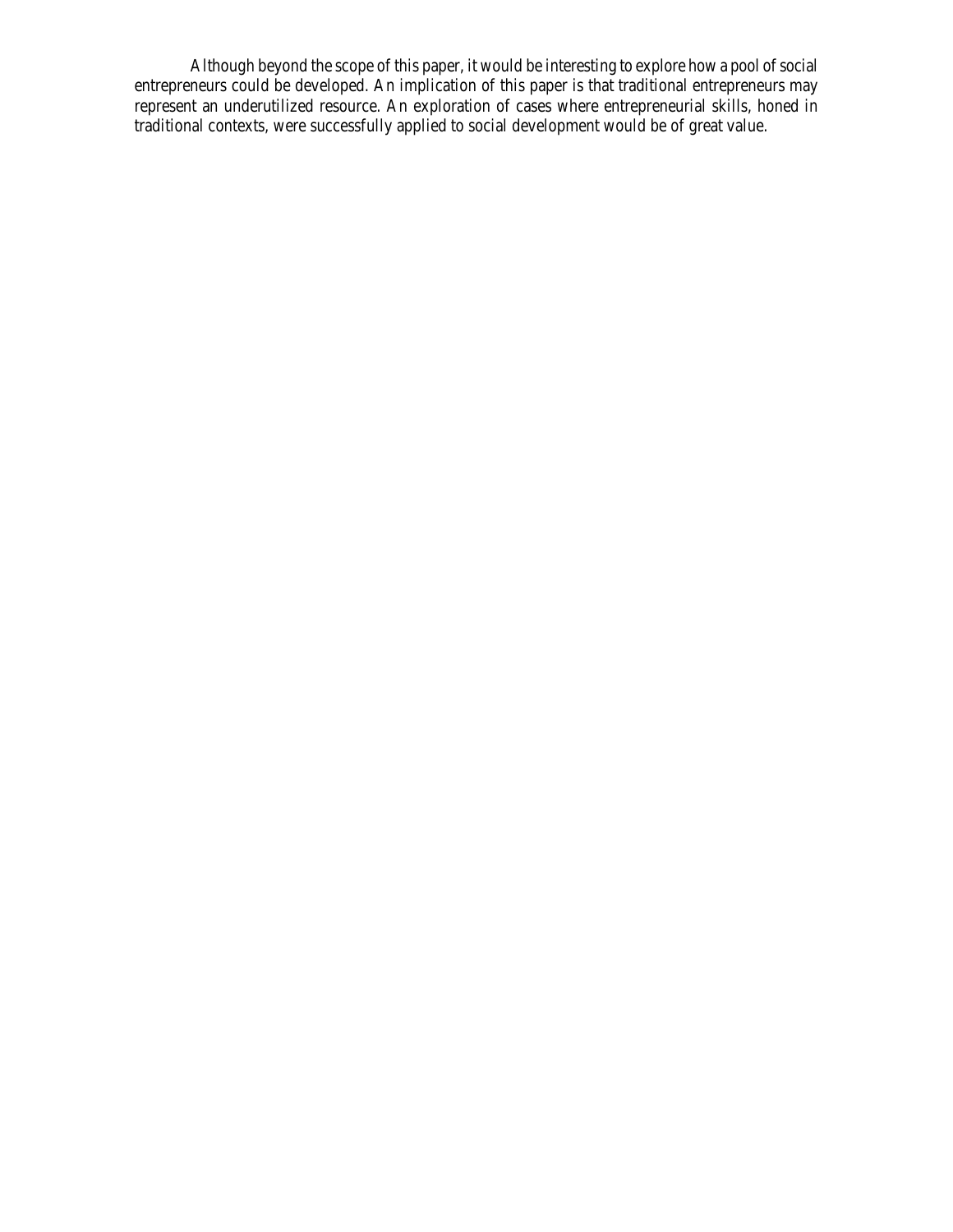### **References**

Lan Kide Aurrezkia, The Mondragon Experiment

- About Social Entrepreneurs." The National Center for Social Entrepreneurs. 1996. <http://www.socialentrepreneurs.org/socentre.html> (24 Mar. 1999).
- Balderson, W*., Canadian Entrepreneurship and Small Business Management*, third ed., Toronto, McGraw-Hill Ryerson, 1998.
- Bookchin, Murray*, Remaking Society*, Montreal, Black Rose Books, 1989.
- Brealey, R., Myers, S., Sick, G., Giammarino, R. *Principles of Corporate Finance*. 2nd Toronto, McGraw-Hill Ryerson Limited. 1992.
- Coady, M., *Masters of Their Own Destiny*, New York, Harper and Bros., 1939.
- Drayton, William. "Selecting Leading Public Entrepreneurs." 1993. <http://www.hrabinagolf.sk/eko/ashoka/asel1.html> (24 Mar. 1999).

Drucker, Peter F., *Innovation and the Entrepreneur*. New York, Harper and Row Publishers Inc. 1985.

- Hanratty, J., *The New Dawn Story: An Experiment in Economically Based Community Development,* 1981
- Hettne, Bjorn. "Current Issues in Development Theory." Swedish Agency for Research Cooperation with Developing Countries. 1978. 16-19.
- Johnstone, H., "*Financing Ventures in a Depleted Community*" in G. MacIntyre (ed.), 1998, Perspectives on Communities: A Community Economic Development Roundtable, Sydney, Canada, UCCB Press, 1998.
- Kelly, Rita Mae, *Community Participation in Directing Economic Development,* Cambridge Mass., Centre for Community Economic Development, 1976.
- Leadbeater, C., *The Rise of the Social Entrepreneur*, London, DEMOS, 1997.
- MacLeod, *New Age Business: Community Development Corporations that Work*, Ottawa, Canadian Council for Social Development, 1986.
- MacLeod, G. and Johnstone, H., "The BCA Experiment in Finance"*,* Annual Atlantic Schools of Business Conference and published in the Conference 1995 Proceedings.
- McMullan, E. and Long, W, 1990, *Developing New Ventures: The Entrepreneurial Option*, New York, Harcourt Brace & Jovanovich, 1990.
- New Dawn. 1996. <http:// highlander.cbnet.ns.ca/cbnet/govtinfo/economic/newdawn.html> (20 Apr. 1999).
- Organization for Economic Co-Operation and Development. Living Conditions in OECD, A Compendium of Social Indicators. France: OECD. 1986.

Schumpeter, J., *The Theory of Economic Development*, Boston, Harvard University Press, 1934.